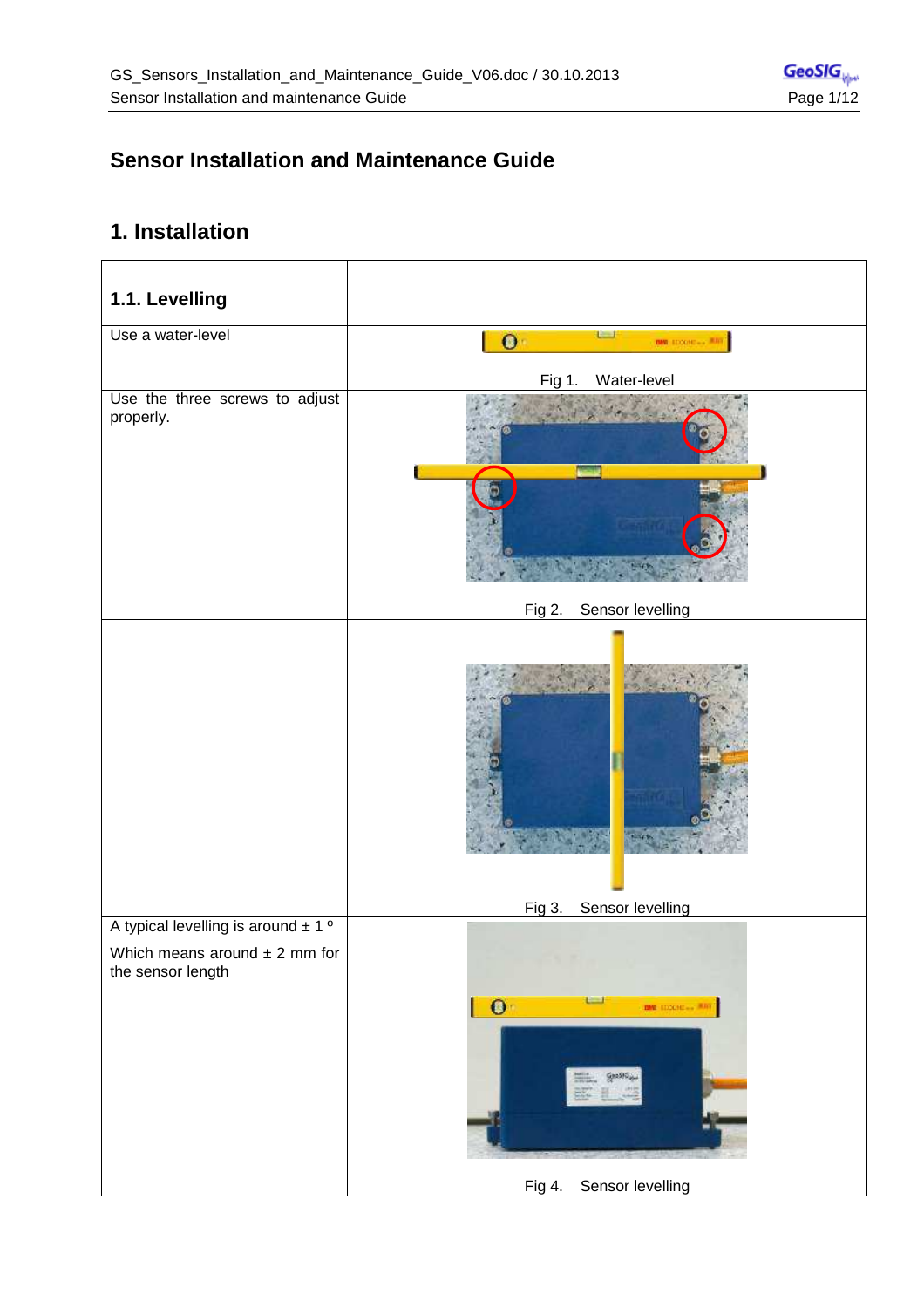## **2. Possible Tests**

To check the sensor you can send a testpulse. This will create an event with the response of the sensor.

| 2.1. GMS-xx                                                                                                                                                                       |                                                                                                                                                                                                                                                                                                                                                                                                                                                                                                                                                                                                                                                                                                 |
|-----------------------------------------------------------------------------------------------------------------------------------------------------------------------------------|-------------------------------------------------------------------------------------------------------------------------------------------------------------------------------------------------------------------------------------------------------------------------------------------------------------------------------------------------------------------------------------------------------------------------------------------------------------------------------------------------------------------------------------------------------------------------------------------------------------------------------------------------------------------------------------------------|
| Right click on the specific station<br>and choose "GMS Control"<br>$\mathbb{L}$ Make sure to have set at<br>last one triggerset and<br>set the threshold to a<br>reasonable value | <b>GeoSIGData Acquisition System</b><br>his this year energy heather tools wind<br>● 西西川文●<br>74518<br>圖<br>唐西顿 计直径<br>8 Stations: General Information<br>station.<br>Code<br>In zouner<br>0.049<br>STA.<br>$658 - 10$<br><u>ь.</u><br>巩<br>909-10<br>645-10<br>Dient Mentgel<br>$G57 - 10$<br>Nore Information<br>$657 - 10$<br>Indicated Sidep<br>$657 - 10$<br>$G27 - 10$<br>Discolo File Operations<br>909-10<br>653-24<br>Batch MathSetup<br>Kilden Catch Dubber<br>Close, 1981 Carloss<br>District:<br>Concel Pending Requests<br>$1012$<br>GVS Control<br>\$32175<br>09805<br>Configure Stellons<br>Export Configuration<br>Up date Cooled nation<br>Advanced Information<br>Status Info |
| Choose "Send Request"                                                                                                                                                             | ×<br>GMS Communication Interface - GS580<br>Action or a command<br>Send<br>Request a File<br>▼<br>Request a File<br>Attachment<br>Request Configuration Menu Options<br>Request Network Configuration<br>Request Recorder Configuration<br>Request a file from the instrume<br>Request Trim Table<br>Reset Error State<br>IM-DD HH:MM:SS N<br><b>GETEVT</b><br>User request<br>Reset Trim Table<br>Send a Request<br>Requests N seconds of ringbuf Send a Script<br>nd time<br>Send an Upgrade<br>Send Binary Network Configuration<br>Send Network Configuration                                                                                                                               |
| Choose under "User request"<br><b>TSTSENSOR</b>                                                                                                                                   | ×<br>GMS Communication Interface - GS580                                                                                                                                                                                                                                                                                                                                                                                                                                                                                                                                                                                                                                                        |
| Add "1" as parameter and press<br>"Send"<br>The request will be sent to the<br>GMS, executed and the file<br>uploaded to the server.                                              | Send<br>Action or a command<br>Send a Request<br>▼<br><b>TSTSENSOR 1</b><br>Request and parameters<br>Sends a user request to the instrument. Enter parameters as advised below<br>TSTSENSOR<br>1<br>Parameters<br>User request                                                                                                                                                                                                                                                                                                                                                                                                                                                                 |
| The file will<br>be stored<br>in<br>C:\GeoDAS_DATA\Incoming\stat<br>ion-name                                                                                                      | Generates a sensor test pulse. The parameter must be "1"                                                                                                                                                                                                                                                                                                                                                                                                                                                                                                                                                                                                                                        |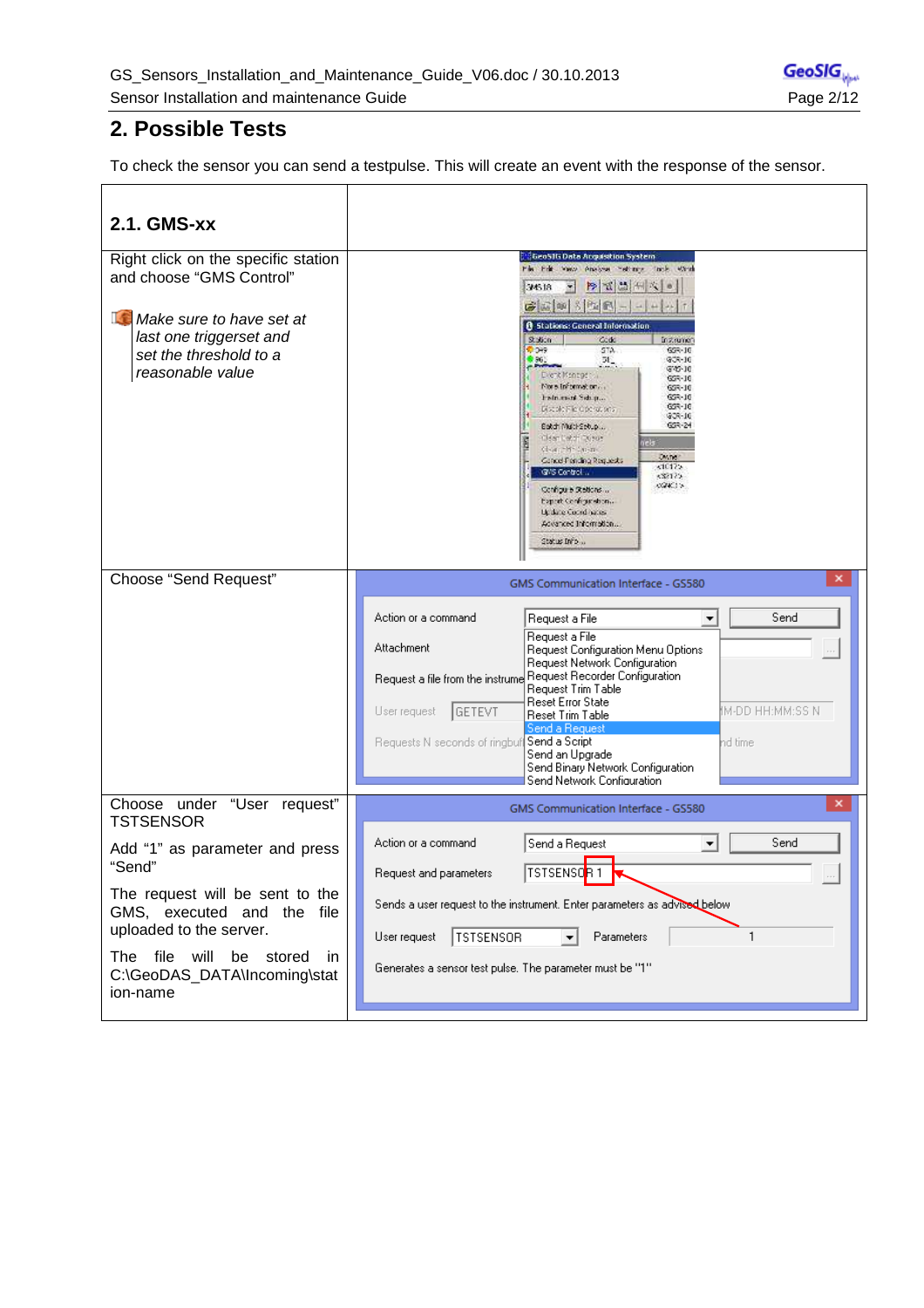$\mathsf{r}$ 

| 2.2. GxR-/GNC-xx                                                                                                                                                                                                                                                                                                                                       |                                                                                                                                                                                                                                                                                                                                                                                                                                                                                                                                                                                                                                                                                                                                                                                                                                                                  |
|--------------------------------------------------------------------------------------------------------------------------------------------------------------------------------------------------------------------------------------------------------------------------------------------------------------------------------------------------------|------------------------------------------------------------------------------------------------------------------------------------------------------------------------------------------------------------------------------------------------------------------------------------------------------------------------------------------------------------------------------------------------------------------------------------------------------------------------------------------------------------------------------------------------------------------------------------------------------------------------------------------------------------------------------------------------------------------------------------------------------------------------------------------------------------------------------------------------------------------|
| Open the<br>"Instrument<br>Setup<br>Manager"<br>Go to the "Sampling" Tab<br>Press "Correct the Baseline"<br>Wait a couple seconds until the<br>correction has been done<br>Go to Tab "Test"<br><b>Enable "Record Test Pulse"</b><br>Push "Put Page"<br>Push "Run Test Now"<br>The event will be stored<br>- in<br>C:\GeoDAS_DATA\Data\Station-<br>name | Instrument Setup Manager for the station <2098><br>$\times$<br>Errors and Warnings   Interconnection   Data Streams   Printer   Batch Mode   Intensity  <br>Sampling   Event Trigger   Alarms   Channels   Communication   Time Triggers<br>Station   Instrument   Power and Baltieries   Date and Time   Test<br>LCD Display<br>Refrest<br>PeriodicTests<br>- Test Selection and Results<br>Other Options<br>Pul Paue<br>Passed<br>Tour and retail pro<br>IV Analogi<br>12330544<br>V Record Test Pulse<br>Passed<br>Hardware<br>M. Checkbonour retmanently<br><b>V</b> RTC<br>Passed<br>Passed<br>$\triangleright$ voltage<br>Lasurey Errors and Warnings<br>Passed<br>Reser<br>V Memory<br>Run Test Now<br>Import<br>Export<br>Ext<br>Status<br>(dle, not connected<br>Connect                                                                                |
| 2.3. CR-5P                                                                                                                                                                                                                                                                                                                                             | Requirement: The trigger has been set in "Data Streams"                                                                                                                                                                                                                                                                                                                                                                                                                                                                                                                                                                                                                                                                                                                                                                                                          |
| Right click on the channel and<br>open "Data Monitor"                                                                                                                                                                                                                                                                                                  | <b>Stations: Data Streams</b><br>Station and Stream<br><b>Block Time</b><br>Format<br>GPS status<br><b>Local Streams</b><br>AD160<br>2-5.24 53.200 cmc<br>15:51:41<br>Locked to GPS<br>Data Monitor<br>15:51:41<br>Locked to GPS<br><b>Discoursements</b><br>15:51:41<br>Locked to GPS<br>.011<br>Locked to GPS<br>15:51:41<br>Physical Units<br>日 <b>目 AD1</b><br>15:51:41<br>Locked to GPS<br>Absolute Amplitude<br>1111<br>Locked to GPS<br>15:51:41<br>Raw Input Values<br>15:51:41<br>Locked to GPS<br>View Stream<br>15:51:41<br>Locked to GPS<br>白 <b>目 AD1</b><br>15:51:40<br>Locked to GPS<br>Start Recording<br>电电路<br>Locked to GPS<br>15:51:40<br>Generate Event<br>Locked to GPS<br>15:51:40<br>Postprocess Event<br>Locked to GPS<br>15:51:40<br>Advanced Information<br>Configure with Terminal<br>Streaming to Remote Clients<br><b>Contract</b> |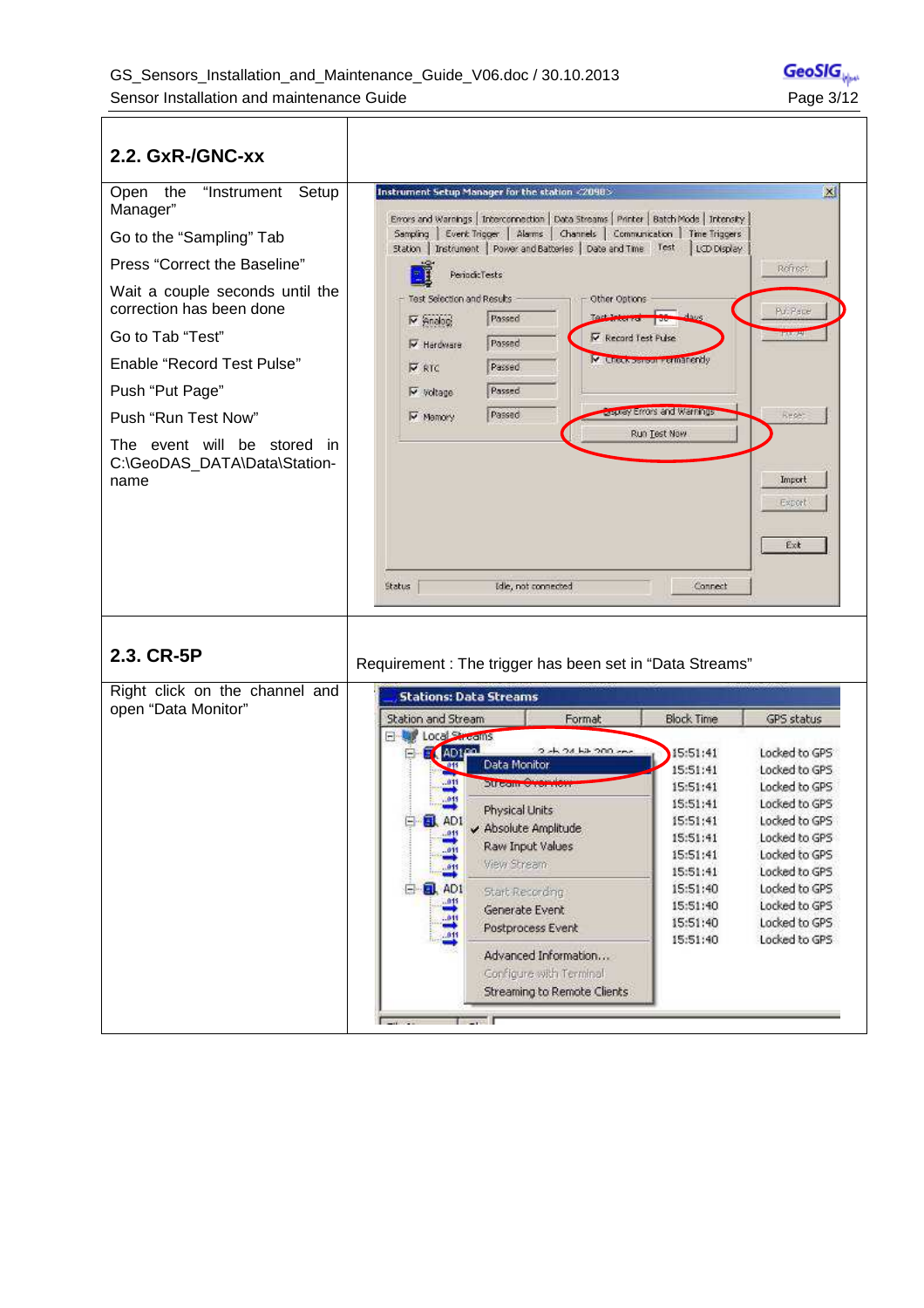|  |  | GS Sensors Installation and Maintenance Guide V06.doc / 30.10.2013 |  |  |
|--|--|--------------------------------------------------------------------|--|--|
|  |  | Sensor Installation and maintenance Guide                          |  |  |

 $\overline{\text{Geo} SIG}_{\psi^\omega}$ Page 4/12

Right click and push "Send Testpulse" The event will be stored in C:\GeoDAS\_DATA\Data\channel

#### **a**

-name

Because the testpulse will be sent to the sensor, the recorder reacts similar to an event. Make sure to enable the Local Trigger in the Datastream Monitor Setup and set the trigger threshold low enough

| <b>12 Data Stream Monitor</b> |                                                                                                               | $ \Box$ $\times$    |
|-------------------------------|---------------------------------------------------------------------------------------------------------------|---------------------|
| 154012                        |                                                                                                               | Tread -             |
| 0 <br>49400                   | And Recruze Channais<br>Countdown Time<br>Recibeut Worldow                                                    |                     |
| <b>PENTIC</b>                 | with panel Links<br>v Syntronised Display:                                                                    | Station ABTOCYCROD) |
| ACADE2<br>$\sqrt{2}$          | v. Auto Scale Chennel<br>Keep Comers Soulet<br>Tel: Channel State 1<br>Remove This Channel<br>nato l'estponi. |                     |
| $-0.0198$                     | v. Ainch at Starbup.                                                                                          |                     |
| 5,694,000                     |                                                                                                               | 20095-A0100101-020  |
| $125 + 632$<br>$\omega$       |                                                                                                               |                     |
| 6400                          |                                                                                                               |                     |
|                               |                                                                                                               |                     |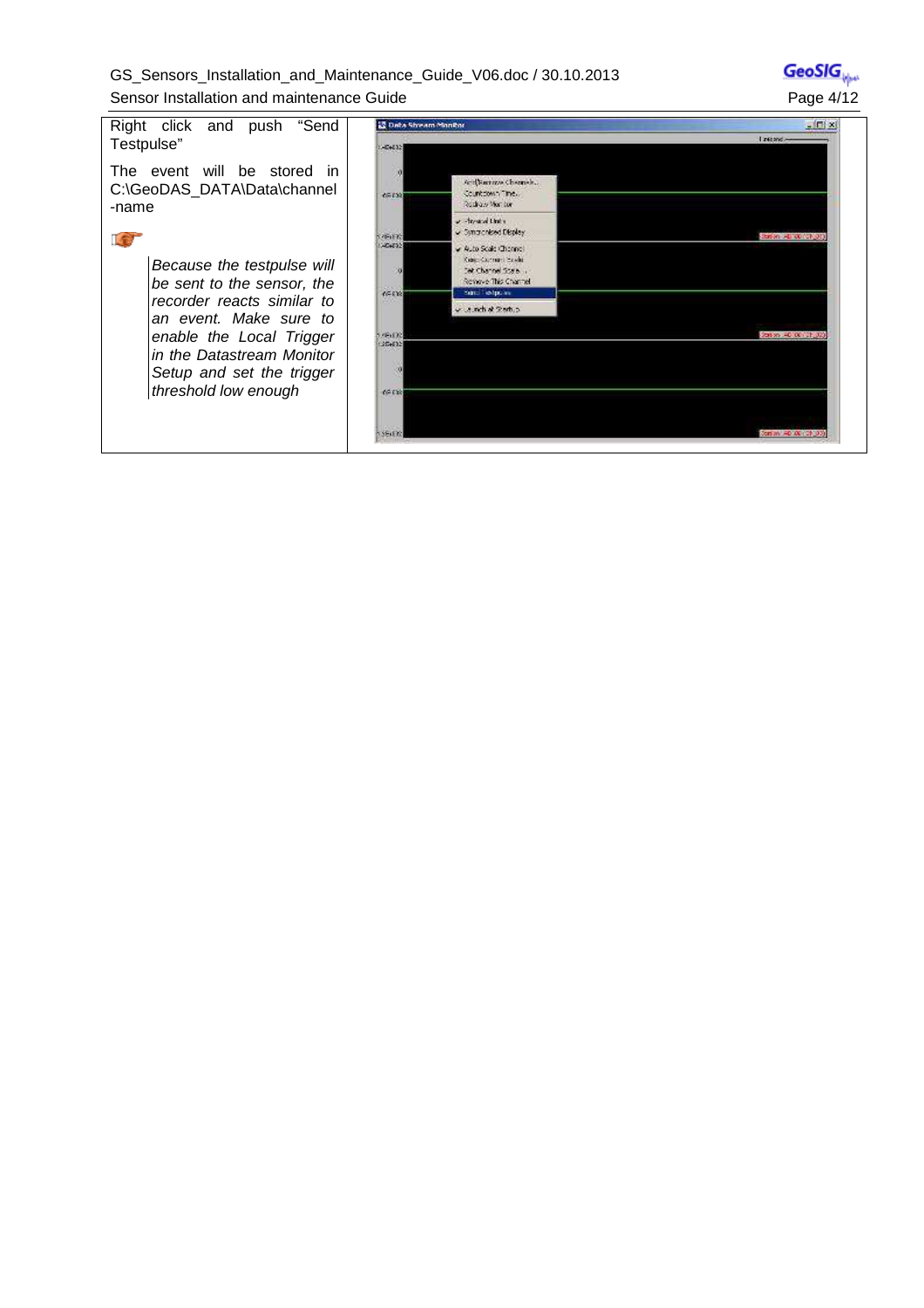

 $\mathsf{GeoSIG}_{\psi^\omega}$ 

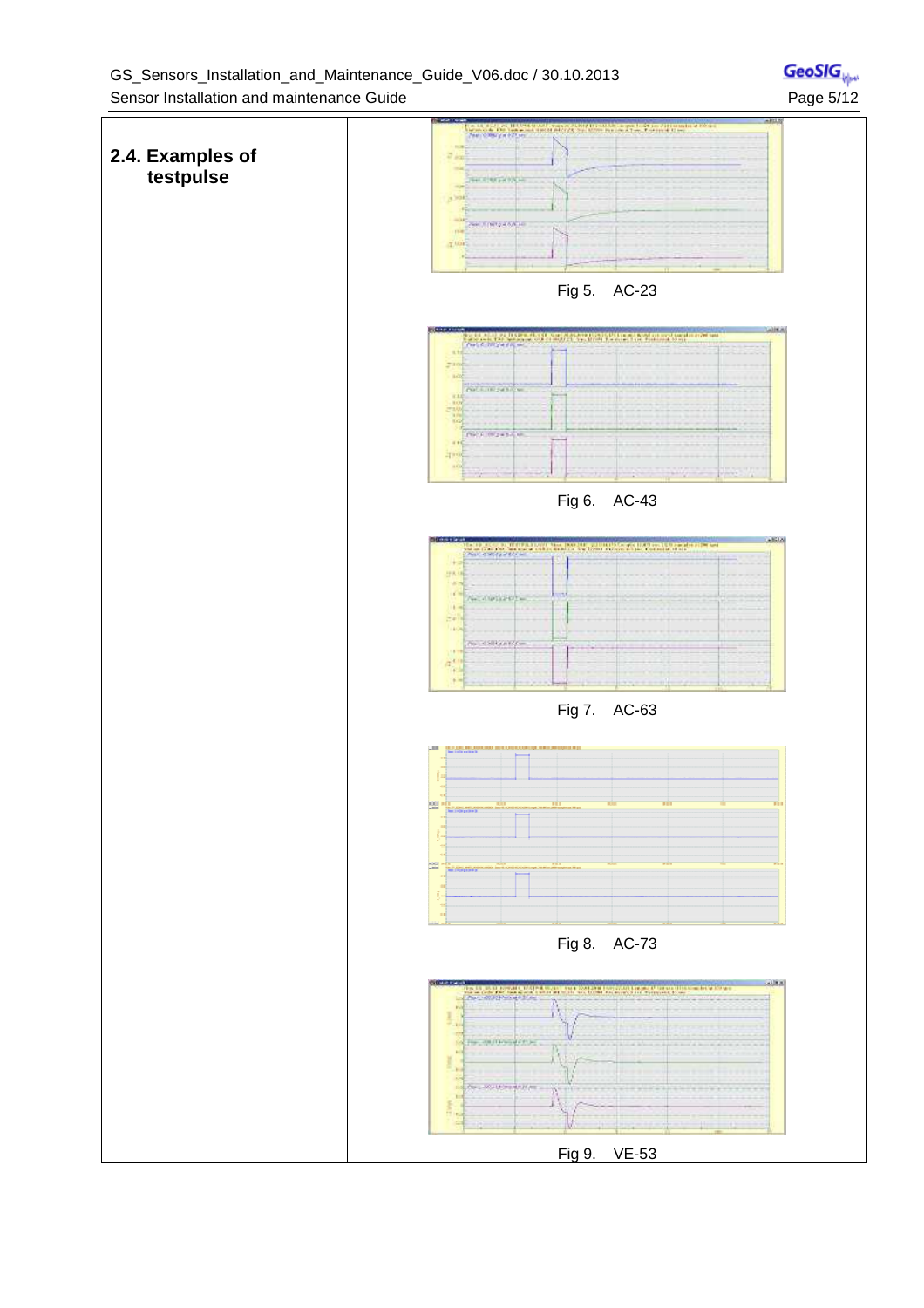$\overline{\phantom{a}}$ 

| 2.5. Tilt Test                                                                           |                         |            |                                                                                    |            |
|------------------------------------------------------------------------------------------|-------------------------|------------|------------------------------------------------------------------------------------|------------|
|                                                                                          | Ie<br>$AC-7x$           |            | Tilt Test can be done only on AC-4x, AC-6x and                                     |            |
|                                                                                          |                         |            | Do always baseline corrections before you test                                     |            |
| $X - Axis$                                                                               |                         | $X: + 1 g$ |                                                                                    | $X: -1g$   |
| (Standard calibration                                                                    |                         | Y:0g       |                                                                                    | Y:0g       |
| Depends on how the<br>sensor is calibrated, see<br>the calibration label on<br>the side) | Fig 10. tilt X - axis   | $Z: -1 g$  | Fig 11. tilt X- axis                                                               | $Z: -1 g$  |
| Y - Axis                                                                                 |                         | X:0g       |                                                                                    | X:0g       |
|                                                                                          |                         | $Y: + 1 g$ |                                                                                    | $Y: -1g$   |
|                                                                                          |                         | $Z : -1 g$ |                                                                                    | $Z : -1 g$ |
|                                                                                          | Fig 12. tilt Y - axis   |            | Fig 13. tilt Y - axis                                                              |            |
| Z - Axis                                                                                 |                         |            | X:0g<br>Y:0g<br>$Z: -2 g$ (except on a 1g sensor, which<br>can go only up to -1 g) |            |
|                                                                                          | Fig 14. tilt $Z$ - axis |            |                                                                                    |            |

## **3. Open and close a Sensor**

\_<del>\_\_\_\_\_\_\_\_\_\_\_\_\_\_\_\_\_\_\_\_\_\_\_\_\_\_\_\_\_</del>

| 3.1. Open a sensor                                               |                           |
|------------------------------------------------------------------|---------------------------|
| Unscrew the 4 screws on the top                                  |                           |
| Lift up carefully the lid to the side<br>where the cable goes in |                           |
|                                                                  | Fig 15. Lift up the cover |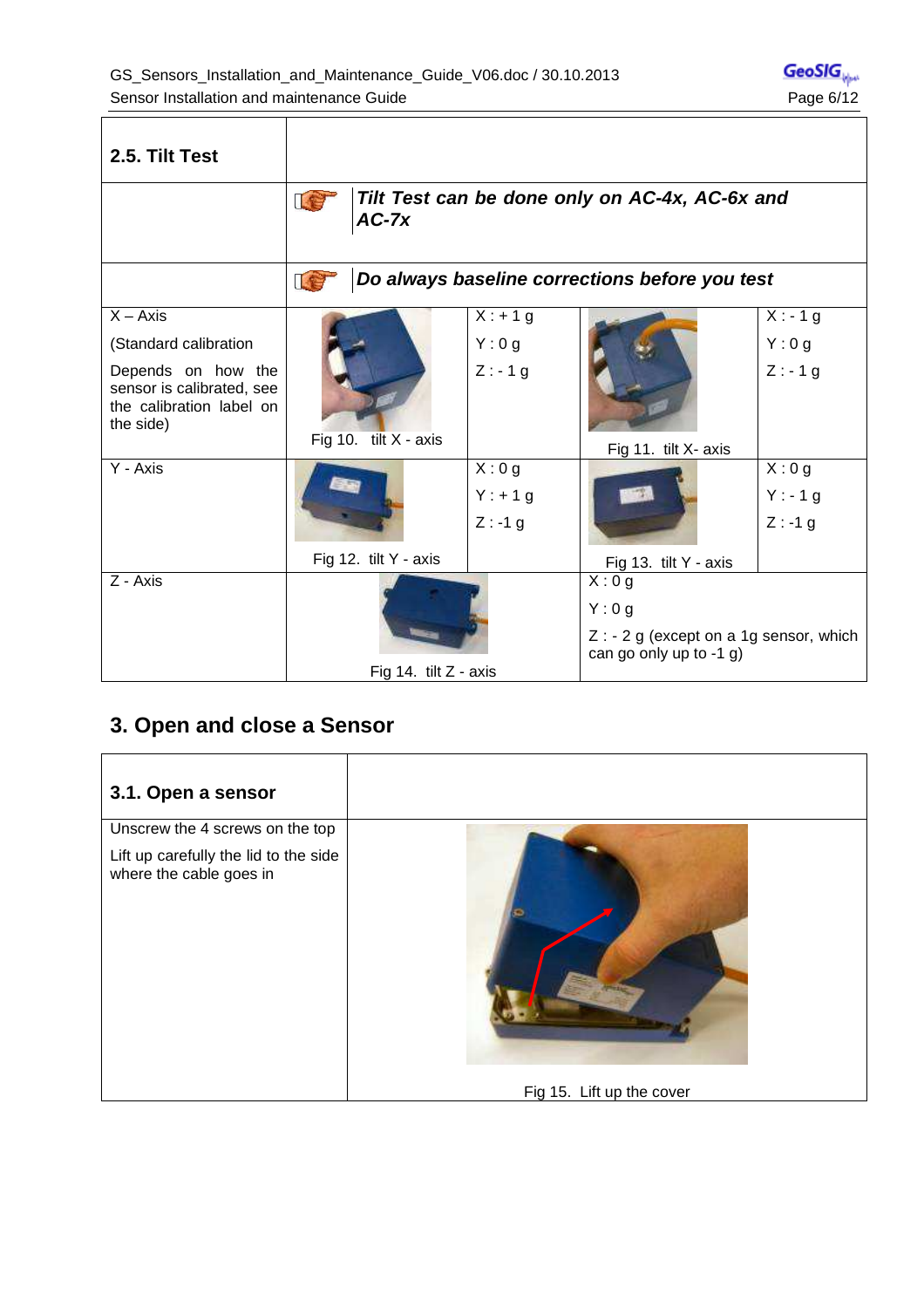$\overline{\text{Geo} SIG}_{\text{sym}}$ 

| Put the lid on the side                                                                                                     | Fig 16. open sensor  |
|-----------------------------------------------------------------------------------------------------------------------------|----------------------|
| 3.2. Close the sensor                                                                                                       |                      |
| Make sure the rubber is in the<br>sealing rubber groove (orange<br>arrow)<br>Begin from the side where the<br>cable goes in |                      |
|                                                                                                                             | Fig 17. close cover  |
| Make sure not to squeeze the<br>cables<br>Close carefully the cover and<br>check the rubber (o-ring) is in p<br>lace        | Fig 18. close sensor |
|                                                                                                                             |                      |

## **4. Full scale and offset settings (AC-23 /AC-73)**

| 4.1. AC-23                              |                                                                          |
|-----------------------------------------|--------------------------------------------------------------------------|
| 4.1.1. Offset correction                |                                                                          |
| AC-23, you must readjust the<br>offset. | If you change the full scale of an   Refer to the AC-23 operation manual |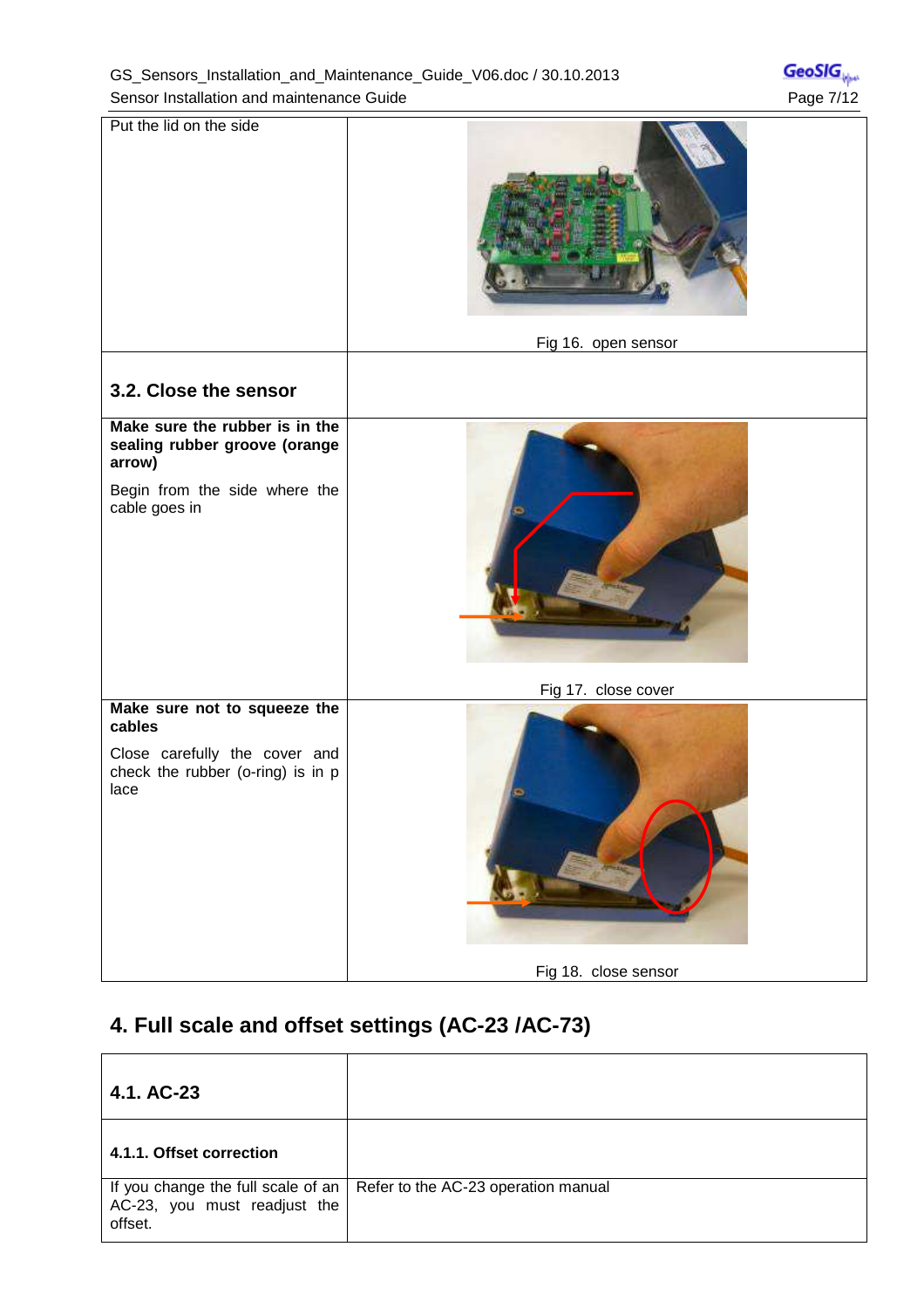GS\_Sensors\_Installation\_and\_Maintenance\_Guide\_V06.doc / 30.10.2013 Sensor Installation and maintenance Guide **Page 8/12** Page 8/12

| Fullscale Z:<br>$1-2: \pm 0.2$ g<br>$3-4: \pm 0.5$ g<br>5-6: $\pm 1.0$ g<br>$7-8: \pm 2.0$ g<br>Fullscale Y:<br>$1-2: \pm 0.2$ g<br>$3-4: \pm 0.5$ g<br>5-6: $\pm$ 1.0 g<br>$7-8: \pm 2.0$ g<br>Fullscale X:<br>$1-2: \pm 0.2$ g<br>$3-4: \pm 0.5$ g<br>5-6: $\pm$ 1.0 g<br>$7-8: \pm 2.0$ g<br>they all the rights<br>Tikezy | Adjust<br><b>DSEC USE</b><br><b>DVM</b><br>G<br>بالكاتين وبالنابل<br><b>HELMISTH</b><br><b>Co</b> -ft<br><b>Junet</b><br>0113<br>Fig 19. AC-23 board                                                                                                                                                                                                 |
|-------------------------------------------------------------------------------------------------------------------------------------------------------------------------------------------------------------------------------------------------------------------------------------------------------------------------------|------------------------------------------------------------------------------------------------------------------------------------------------------------------------------------------------------------------------------------------------------------------------------------------------------------------------------------------------------|
| Depending on the calibration                                                                                                                                                                                                                                                                                                  | You should measure and adjust for either 0 V or 2.5 V ±0.02 V                                                                                                                                                                                                                                                                                        |
| -> see the label on the housing                                                                                                                                                                                                                                                                                               |                                                                                                                                                                                                                                                                                                                                                      |
| 4.2. AC-73<br>4.2.1. Fullscale settings                                                                                                                                                                                                                                                                                       |                                                                                                                                                                                                                                                                                                                                                      |
| fullscale<br>Set<br>the<br>wished<br>according the table.<br>There is no recalibration needed<br>in case changing the fullscale.                                                                                                                                                                                              | 0.5 <sub>g</sub><br>2g<br>3g<br>1 <sub>g</sub><br>4g<br>$\begin{array}{c} \circ \\ \circ \\ \circ \end{array}$<br>00<br>00<br>a.<br>$\circ$<br>ø<br>ø<br>@ 图<br>$+ - 14$<br>o<br>ø<br>00<br>00<br>o<br>ō<br>Ò<br>o<br>Ó<br>Ġ<br>Ó<br>o<br>$+140$<br>ø<br>+ 1 1 + 0<br>$+$ $ 0$<br>$+ 10$<br>Ò<br>٥<br>ত<br>$+16$<br>000<br>۱Ø<br>Fig 20. AC-73 board |

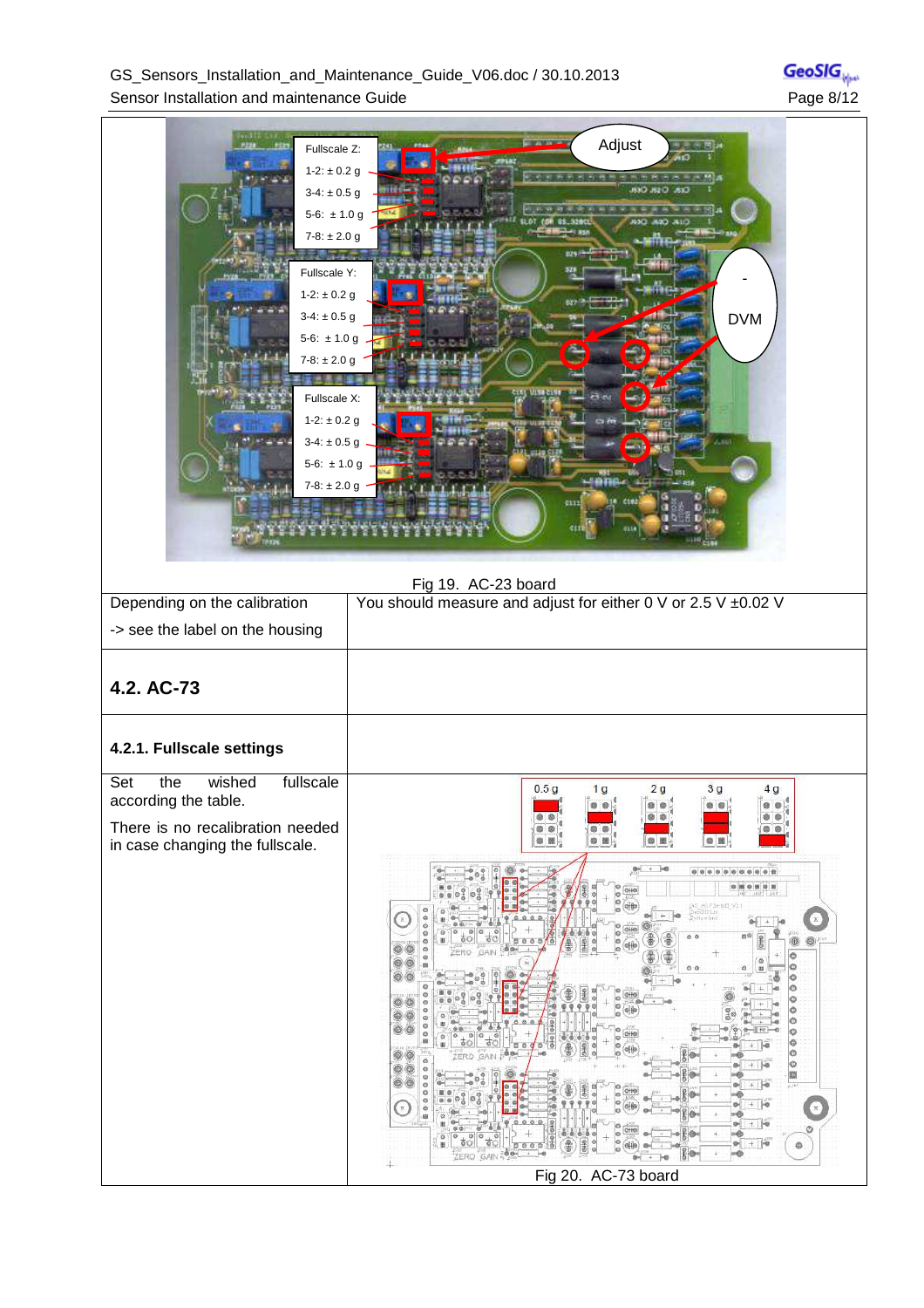## **5. Sensor label and orientation**





Fig 21. Orientation of the sensors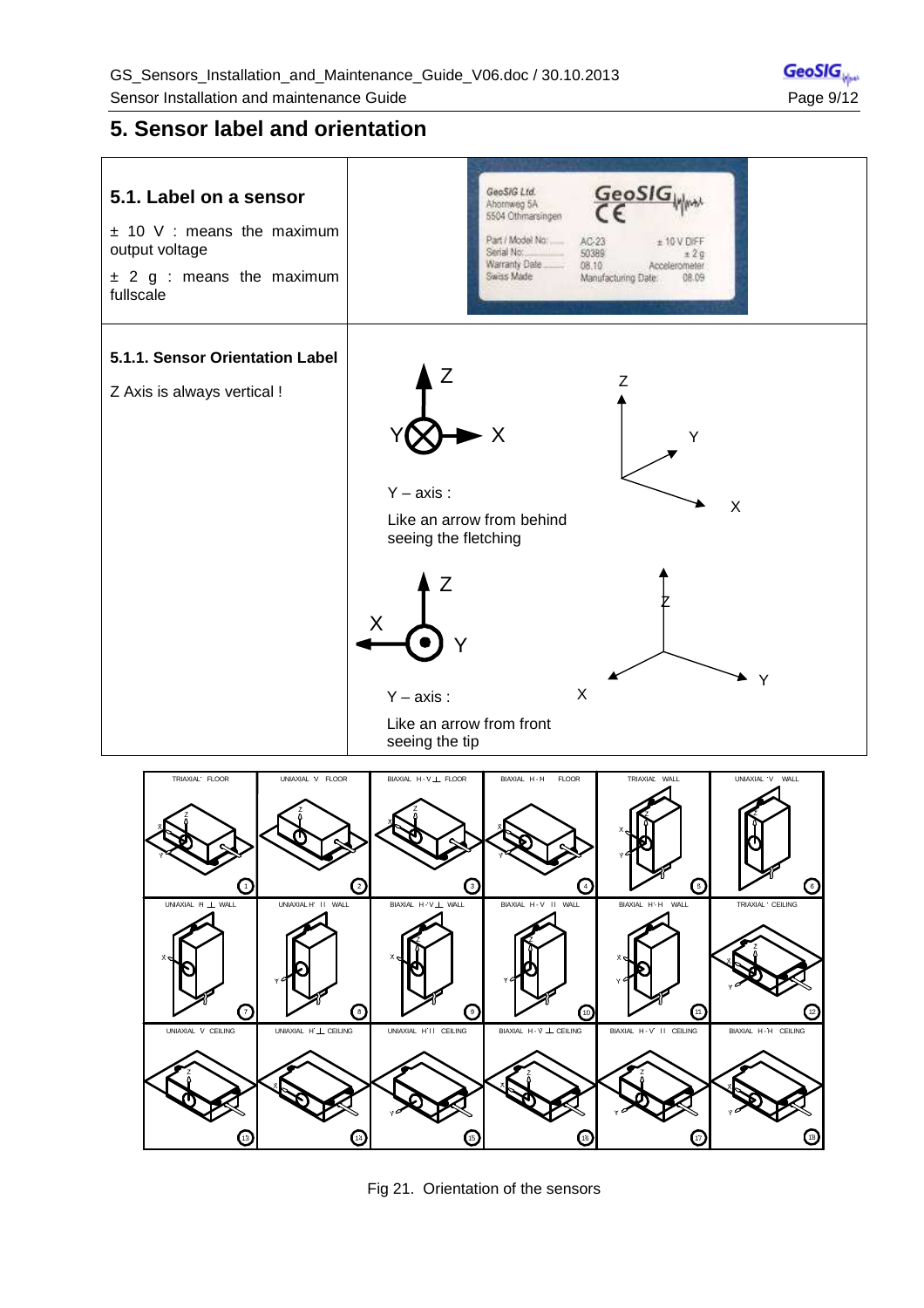## **6. Important voltages**

### **6.1. AC-23**



### **6.2. AC-43**

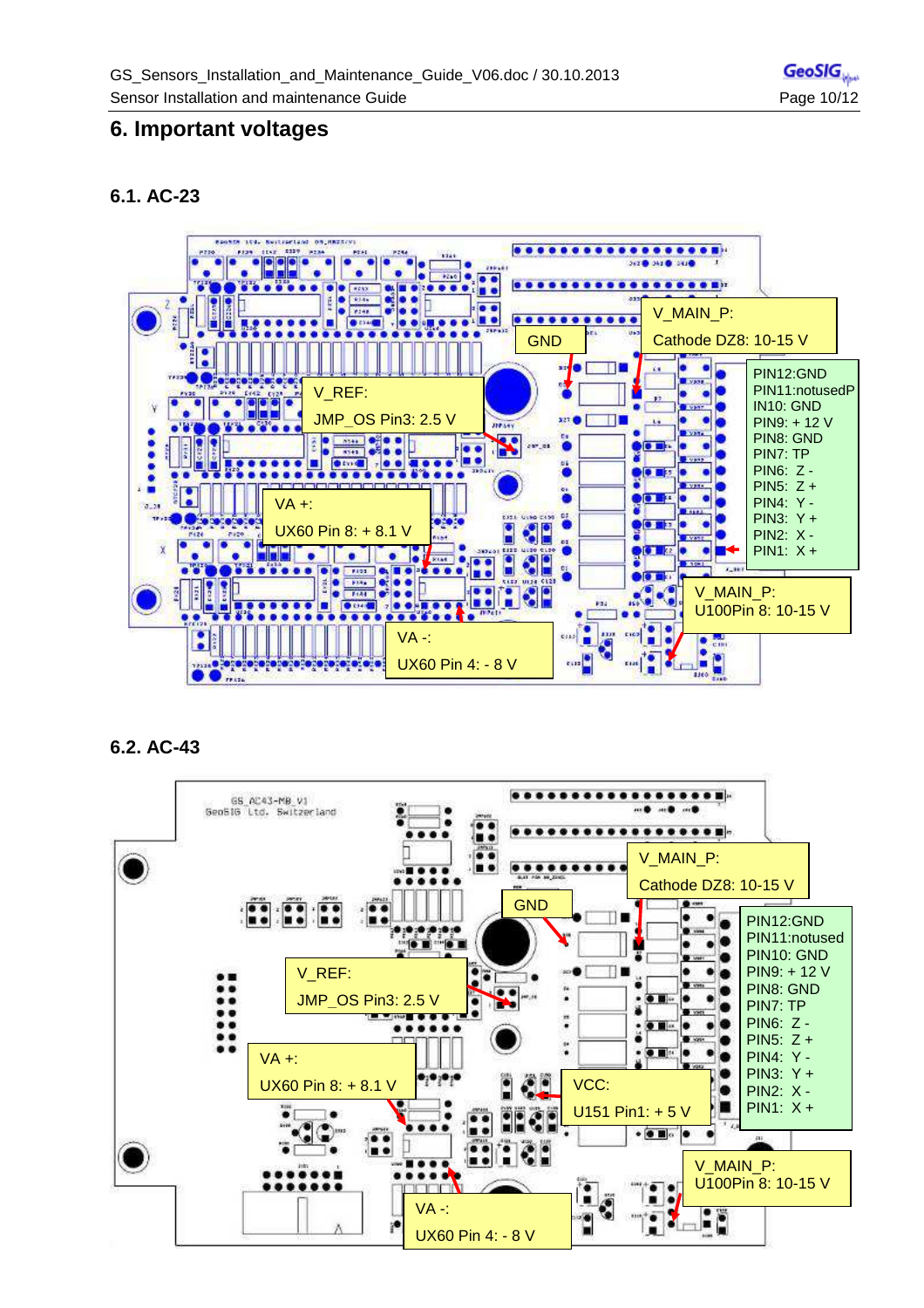

#### **6.3. AC-63**



## **6.4. AC-73**